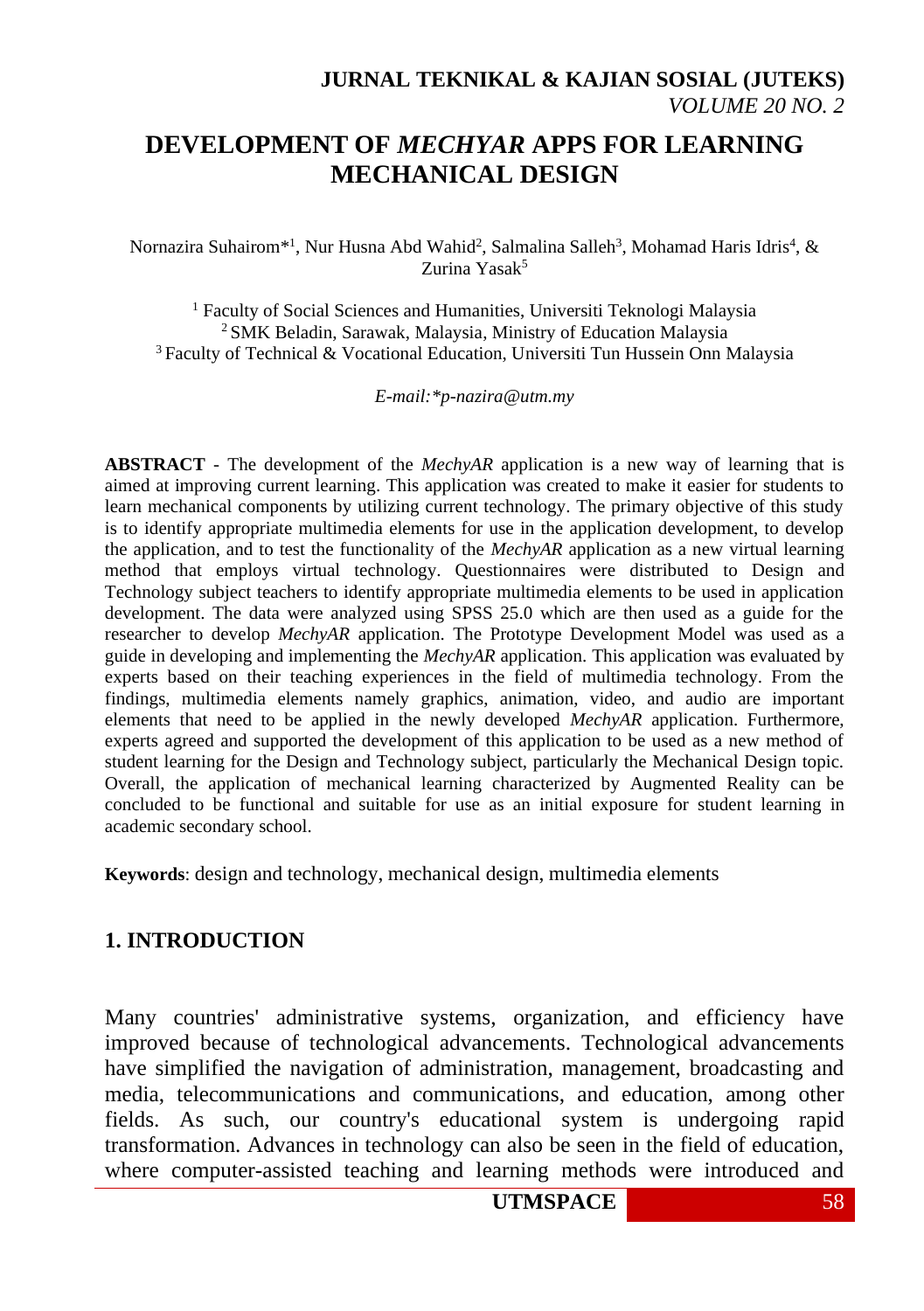#### *VOLUME 20 NO. 2*

enhanced to be at par with the current level of technological development and to produce a holistic generation that is well-versed not only in academics but also in technological knowledge [1]. Educators have introduced and used a variety of new methods and techniques to improve the effectiveness and efficiency of the teaching process. In this era of rapid globalization, it is expected every student to have a set of skills that includes basic academic skills, critical thinking, problem-solving abilities, the ability to work in groups, the ability to use technology, and the ability to communicate effectively [2]. Educators must be capable of effectively teaching and learning for students to be born capable of contributing to the nation's and country's development.

Therefore, the chalk and talk method is no longer compatible with the 21st Century Teaching and Learning concept, which promotes student-centred learning rather than teacher-centred learning. Learning will be more engaging and effective if teachers are able to incorporate a variety of appropriate methods and techniques, depending on the lesson's objectives. According to many studies [3,4,5] competence refers to an educator's capacity to comprehend, behave, evaluate, make decisions, and act in the course of their duties. To conduct student-centred learning, today's education requires teachers to act as facilitators. This is to ensure that students can work in groups and apply their inquisitiveness to their learning. Student-centred learning can provide a fun new learning experience for students [6] and encourage them to self-explore the topics being studied [7]. Additionally, previous research has highlighted how student-centred learning and student learning outcomes can be improved through the use of Augmented Reality applications, an exciting new technology that enables users to examine virtual objects learned in class [8, 9].

Augmented Reality (AR) is a new technology that not only helps increase the perception of teaching dynamics but can also incorporate sensory modalities such as touch, sight, and hearing [10,11]. Specific to adding a variety of sensory modalities, there are many researchers revealing potential benefits of using AR in formal education such as improving student academic achievement [12], knowledge retention [11] and engagement [13] to achieve critical learning outcomes during the teaching -learning process. Previous research suggests that educators should use cutting-edge and advanced technology applications, such as Augmented Reality. Furthermore, it was reported that AR has a lot of potential to change educational settings such as improving progressive pedagogy, teaching strategies, classroom arrangement, and content delivery [14]. The use of augmented reality applications is expected to improve students' cognition and interaction, resulting in more effective learning [15].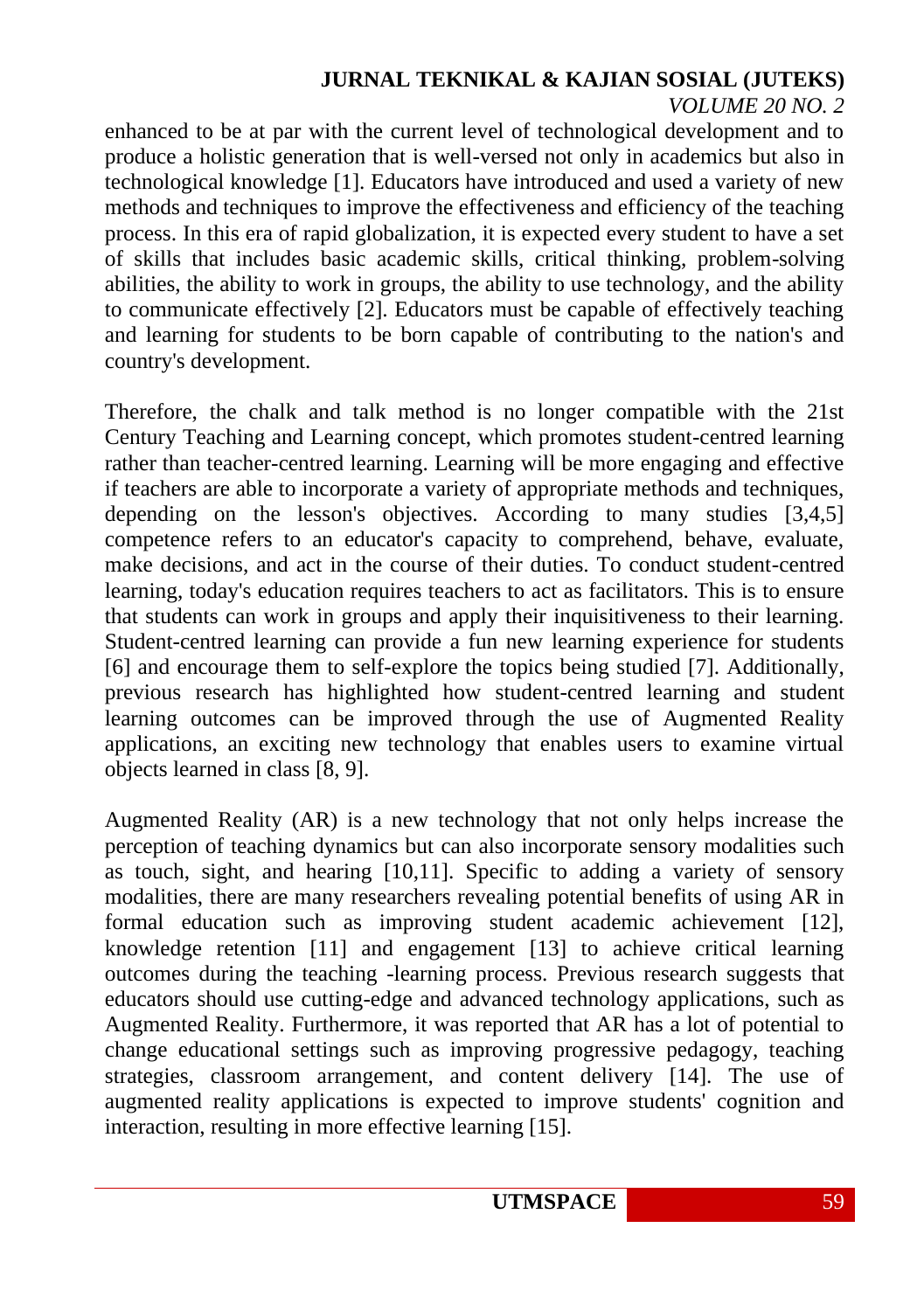### *VOLUME 20 NO. 2*

In one study, traditional 2D and 2D simulation systems were compared to see if such systems resulted in better learning among university students. AR simulations, according to the researchers, play a more supportive role in students' collaborative learning than traditional learning [16]. In a comparative media study, the researchers investigated how different forms of technological mediation (computers vs. robots) might impact kindergarten students 'perceptions of ARinfused teaching and learning. The results show that regardless of the type of media, younger children tend to have higher satisfaction with AR-infused learning content [17]. A study by [18] compared the teaching effectiveness of location based AR navigation tools with Google maps and print -based materials among students diagnosed with intellectual disabilities or autism spectrum disorders. The researchers discovered that when students used location-based augmented reality navigation tools, their performance improved significantly compared to when they used traditional learning materials [18].

# **1.1 Statement of Problem**

In 2017, the Secondary School Standard Curriculum (KSSM) was implemented in stages to replace the Integrated Secondary School Curriculum (KBSM) as a transformation process in the field of education. As a result, a new subject, the Design and Technology has been added to the new curriculum to replace the Living Skills subject. The Design and Technology teachers were found to be unprepared in terms of planning, implementing, and assessing RBT-based learning in secondary schools. This is due to the teacher's constraint, as their teachertraining background and teaching experience is limited to the Living Skills area [19,20,21]. According to previous studies [22,23], changes in curriculum may cause a slew of issues for teachers. Teachers are required to attend time-consuming meetings and workshops, which interfere with their ability to focus during the teaching process, jeopardizing the effectiveness of their classroom instruction.

The teaching content of Design and Technology for Form 2 consists of two main topics, namely Inventive Problem Solving (Topic 1) and Technology Application (Topic 2). The current study focuses on Topic 2 which is the Technology Applications and is further focused on the subtopic of Mechanical Design. The objective in the Mechanical Design subtopic is to expose students to mechanical components, component functions, 3D sketches of project or gadget design, component suitability on gadgets, weaknesses, and strengths of components on gadget systems, building functional mechanical gadgets and improvements that can be made to the gadget system. Students are assessed through project assignments where they are required to develop gadgets based on what is learned in this Mechanical Design subtopic.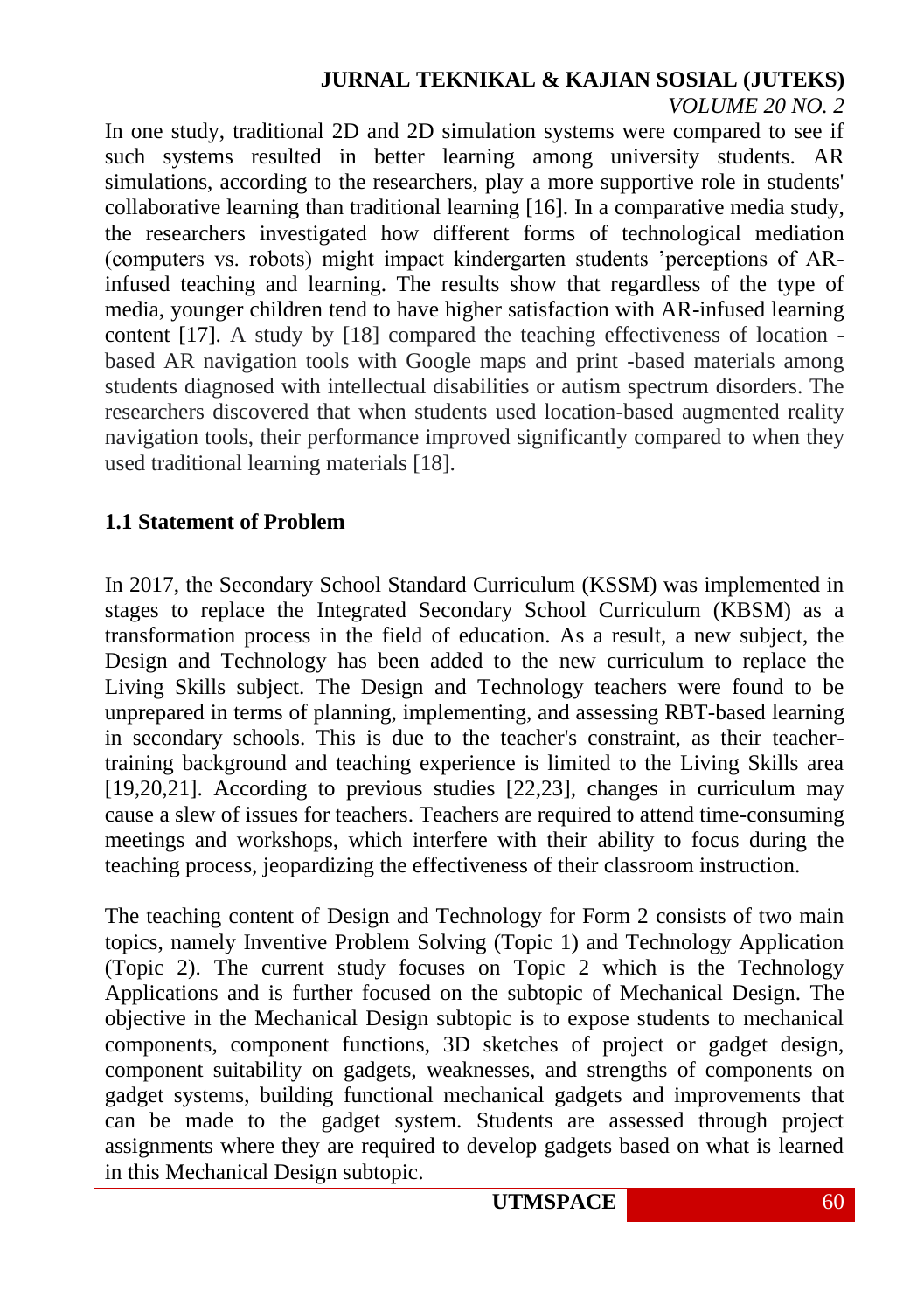As a result, the use of textbooks solely as reference material in teaching and learning is inadequate to help students gain a better understanding of mechanical components, component functions, and how to apply those components in the development of their gadgets, as Mechanical Design is a new learning topic for them. Teachers should therefore employ a variety of approaches, methods, and techniques to assist students in learning the concept of Mechanical Design. However, the Design and Technology teachers face challenges due to a lack of tools and facilities [24, 25]. According to [26, 27], multimedia software with elements such as graphics, animation, video, and audio can stimulate and attract students while also assisting in the delivery of lesson content. The incorporation of technological software or multimedia elements into the teaching and learning process can assist students in acquiring knowledge in a more realistic and visual manner. This can also help students understand real-world systems like mechanical systems, which are covered in the subtopic of Mechanical Design topic in Design and Technology subject for Form 2 students in academic secondary schools.

Thus, research on the development of augmented reality applications as well as multimedia elements suitable for use in augmented reality applications is critical to assisting in the development of interactive teaching aids that can be used in complex topics such as Mechanical Components in the Design and Technology subject in academic secondary schools. The development of this augmented reality application demonstrates that the application of teaching techniques is appropriate and consistent with the governing concept of 21st Century Teaching and Learning.

## **1.2 Study Objective**

In general, the purpose of this study is to investigate the appropriate multimedia elements deemed important to be included in the development of the *MechyAR* application. The development of this application aimed at assisting Design and Technology teachers in carrying out a more effective and efficient teaching and learning process, which may engage more active students' participation in the classroom process. The specific objectives of this study are:

- i. Identify the appropriate multimedia elements in the development of *MechyAR* application for the Mechanical Design topic in Design and Technology subject
- ii. Designing the *MechyAR* application featuring Augmented Reality
- iii. Identify expert views on the usability of *MechyAR* application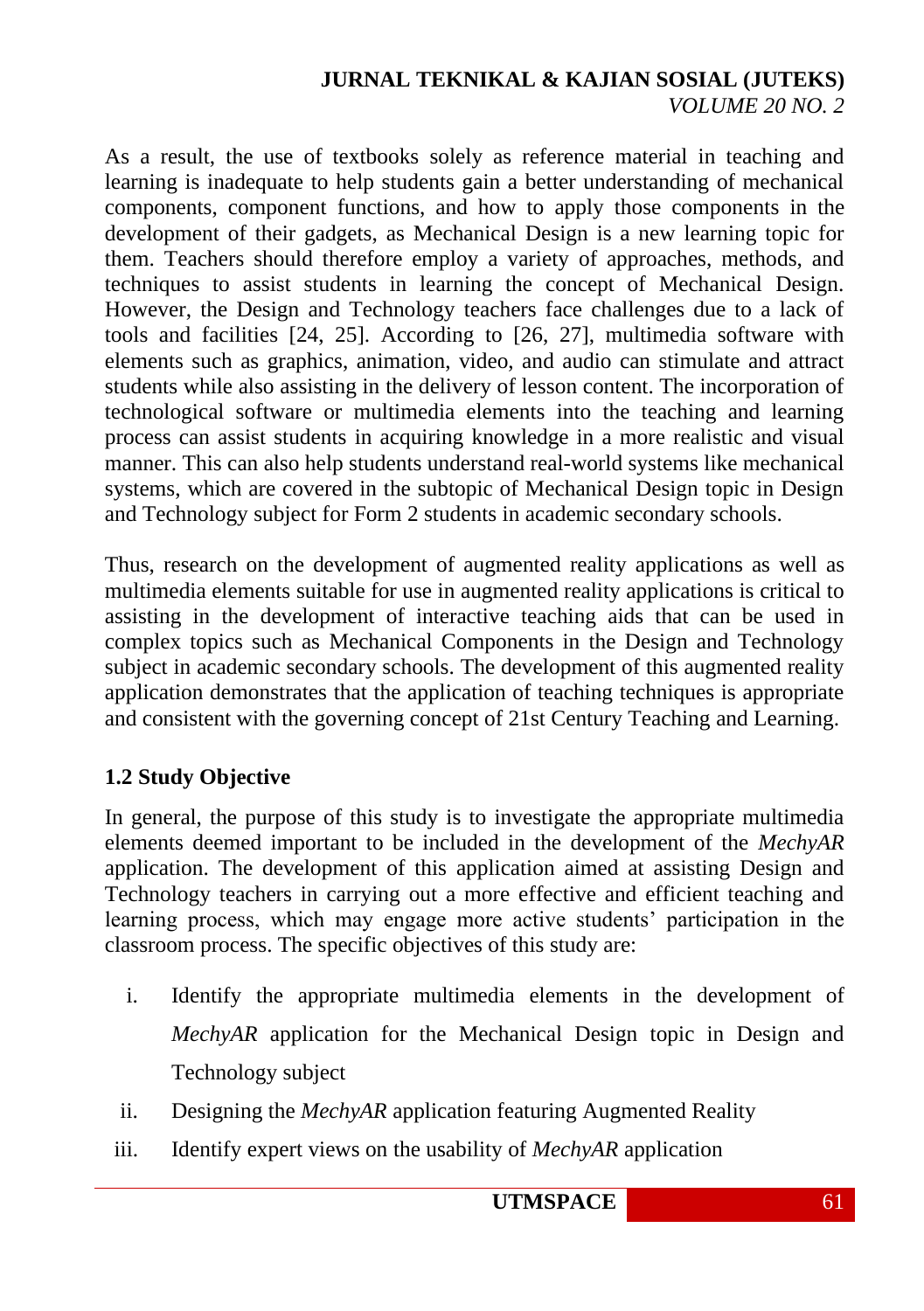# **2. MATERIALS AND METHODS**

The primary objective of this study is to create a learning media for the Design and Technology subject, with a particular emphasis on the Mechanical Design topic, by incorporating a prototyping development model with augmented reality. The Analysis, Design, Development, Implementation, and Evaluation (ADDIE) model was utilized in this study. The ADDIE model's development procedures are divided into five stages: analysis, design, development, implementation, and evaluation [28, 29]. Figure 1 depicts the stages of the ADDIE model.



**Figure 1.** Stages of the ADDIE model

Further, Figure 2 depicts the functional flow chart to outline the development process of *MechyAR,* an augmented reality learning application development.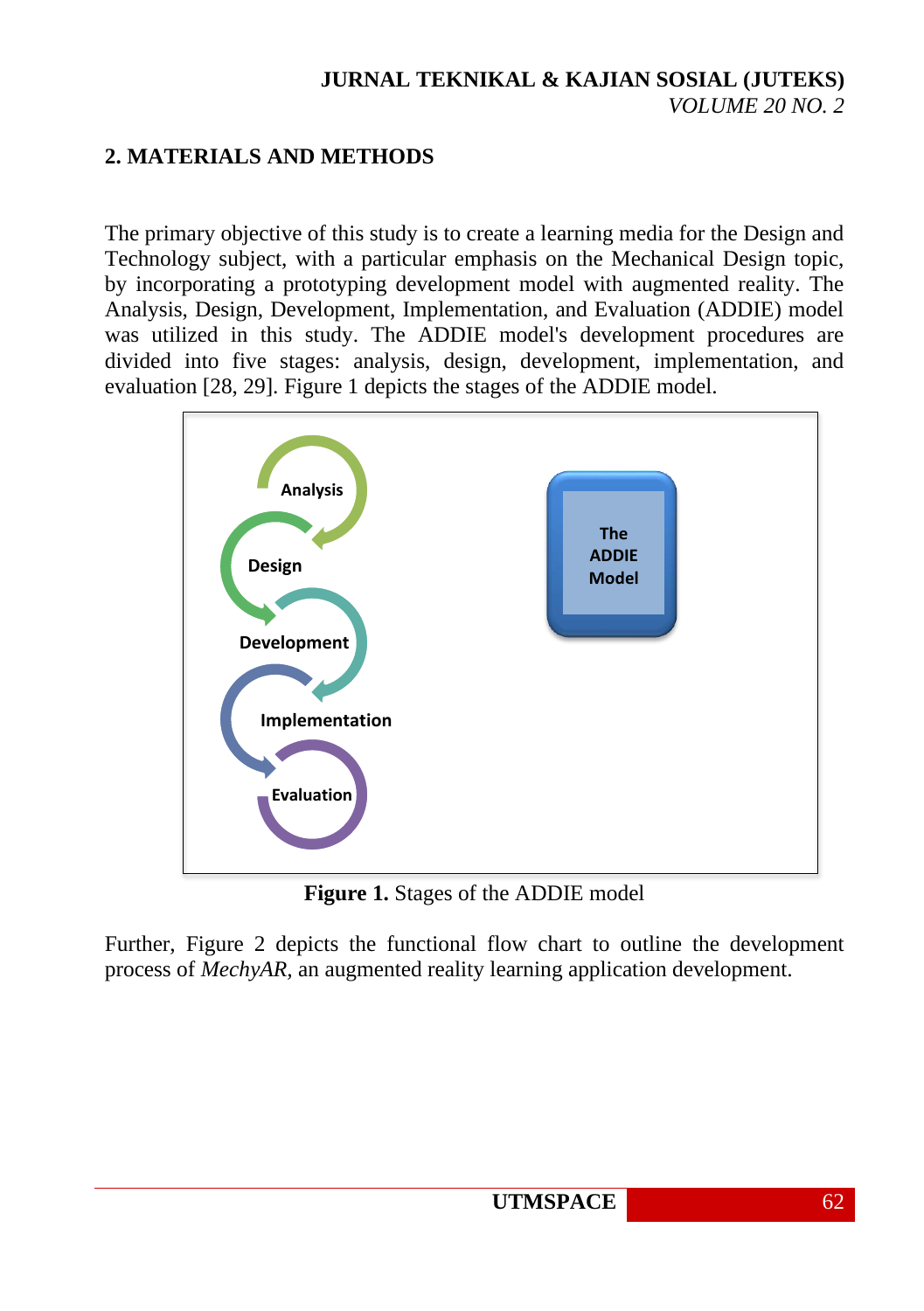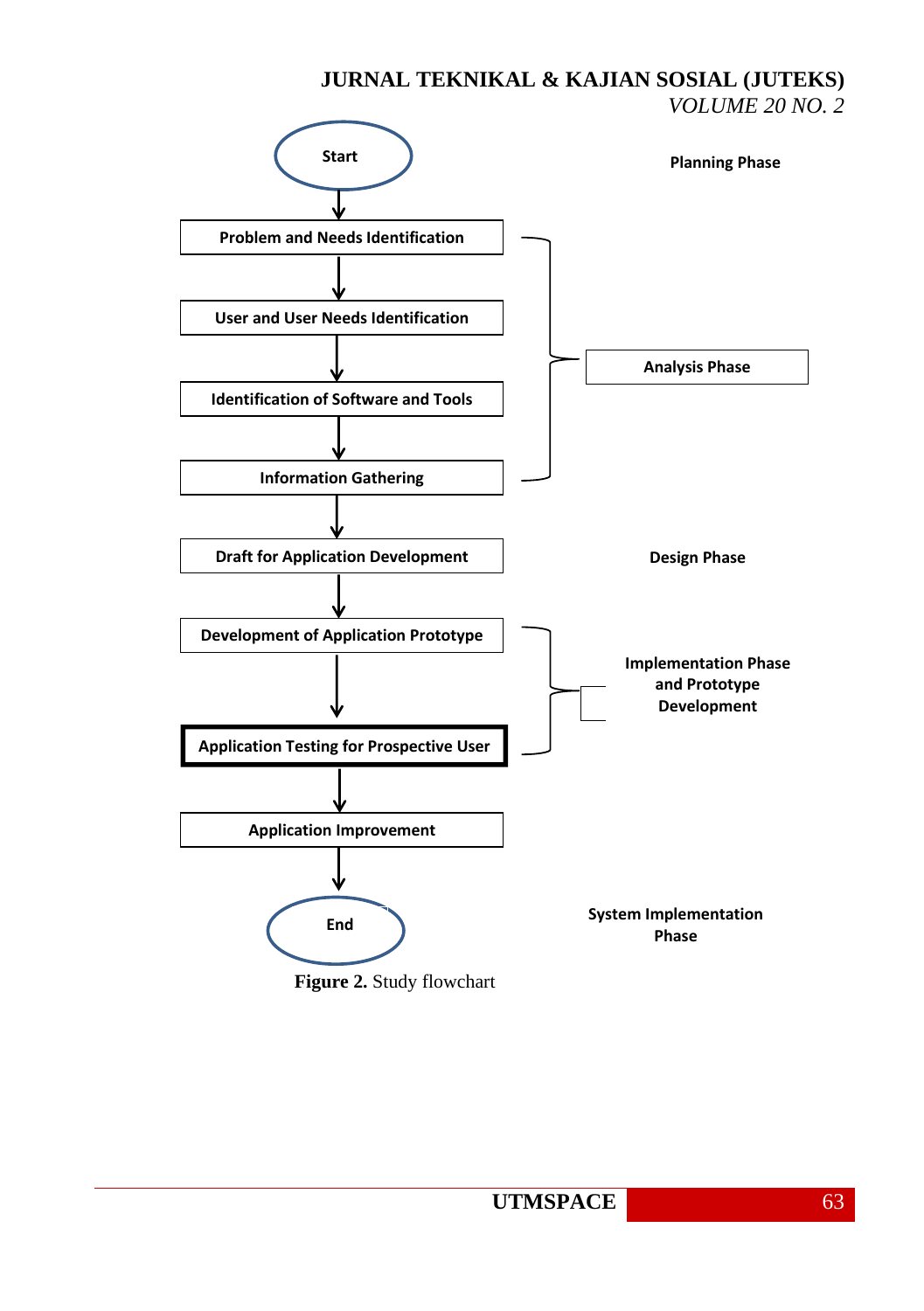## **2.1 Planning Phase**

This application was developed using a prototype development model. The developer determines the objectives of the application to be developed, the background of the problem, the knowledge required in developing this application, the target users, and the scope of the study during the planning phase. Developers also determine the hardware, software, and related knowledge requirements. Each of these requirements must be applicable to the application development. Laptops and other software such as Unity 3D, Vofuria, and Balabolka are required to build graphic, animation, and audio elements for *MechyAR* "Mechanical Learning" applications. In addition, the developer also uses android mobile phones to display the AR for which this application is set for all android mobile phones up to 4.0 and beyond

## **2.2 Analysis Phase**

This phase entails gathering information to develop the application, analyzing the information based on the suitability of the application and deciding how to implement it. During the analysis phase, product requirements are explained in detail by researchers interviewing targeted users to gather the information needed to meet their needs. Following that, the developer distribute instrument to secondary school teachers who teaches Design and Technology subject. Research instruments are tools used by researchers to collect data to obtain information prior to the development of a product. This study employs a quantitative approach by distributing questionnaires to Form 2 Design and Technology teachers from six national secondary schools in Skudai, Johor. The survey results are used to guide and assist in understanding the project's needs and achieving project objectives.

## **2.3 Design Phase**

Following the analysis phase, the developer created this AR application by first creating a flash card on mechanical components using free online resources. Mechanical components can be found from any device, piece of equipment, or vehicle. The image in the figure depicts the 3D image obtained from the searched site.



**Figure 3.** 3D model sample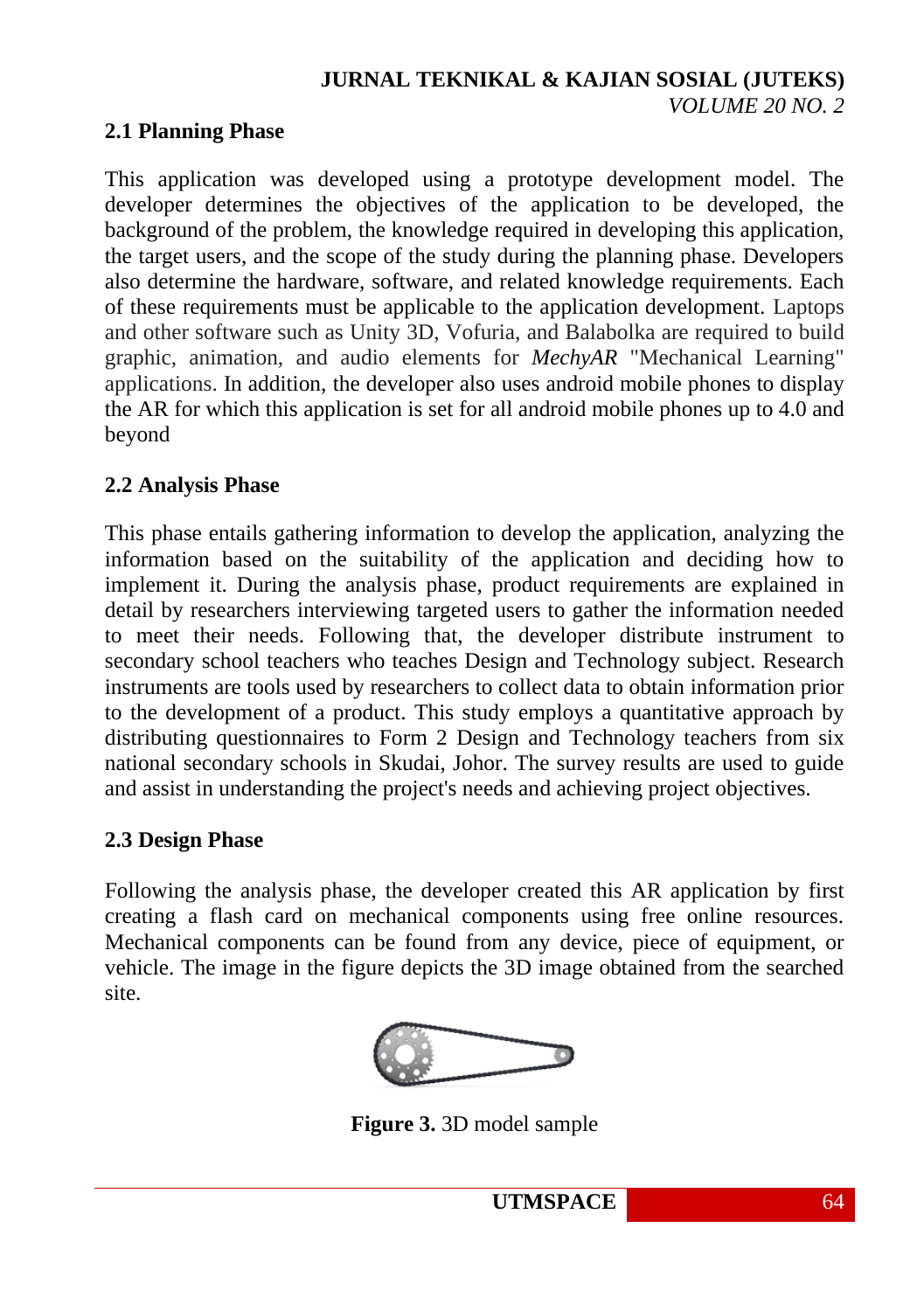*VOLUME 20 NO. 2*

The developer then designs the product for the design phase by creating a "Story Board" with the information obtained so that the developer can get an overview of the product that is to be developed. This application development strategy has been thoroughly examined to ensure that it satisfies the requirements for developing this application. If no resources are obtained from the website, the developer must also know how to build 3D objects at this stage. The developer compiles all product materials and then edits them using software during the implementation phase. The prototype development phase was extended by utilizing materials already on-site. After the prototype is created, it is tested by giving it to a user. Following that, the developer creates the product design using Utility 3D and Vuforia.

# **2.4 Implementation and Prototype Phase**

This implementation phase involves the process of finding 3D objects and designing markers that will be used in the application. Figure 4 below shows the main page of the AR application that was developed in this application. On this page there are three menu options which are "start", "instruction" and "about" before user can start the application to the next screen.



**Figure 4.** Application main menu

When the user presses the ENTER button, the application will navigate to the next page as shown in Figure 5. There will be two options on this site: DOWNLOAD and CAMERA. For the CAMERA, the lens will scan the flash card, and the 3D model will be projected on the smartphone screen. When the user clicks DOWNLOAD, user will be able to obtain the flash card resource for use with this application.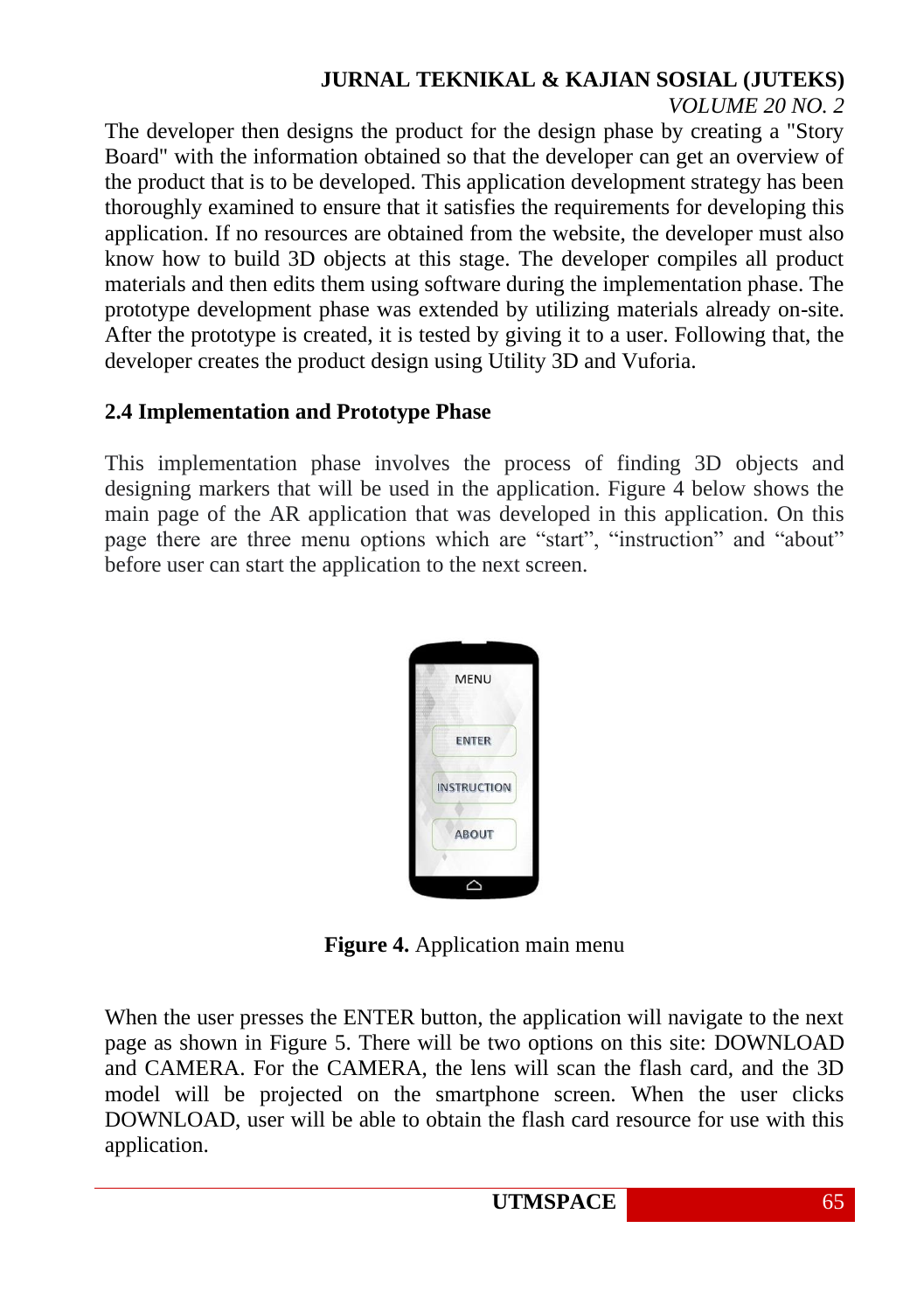

**Figure 5.** Example of AR CAMERA and 3D Model sample on screen

When the user scans the flash card, the 3D model appears, along with text indicating the component's name and audio describing its function. The mechanical component can be found by pressing the LOCATION button (Figure 6). The diagram depicts a static image of the location of the mechanical component in the mechanical tool.



Figure 6. Example of image arrangement for location where the mechanical components can be found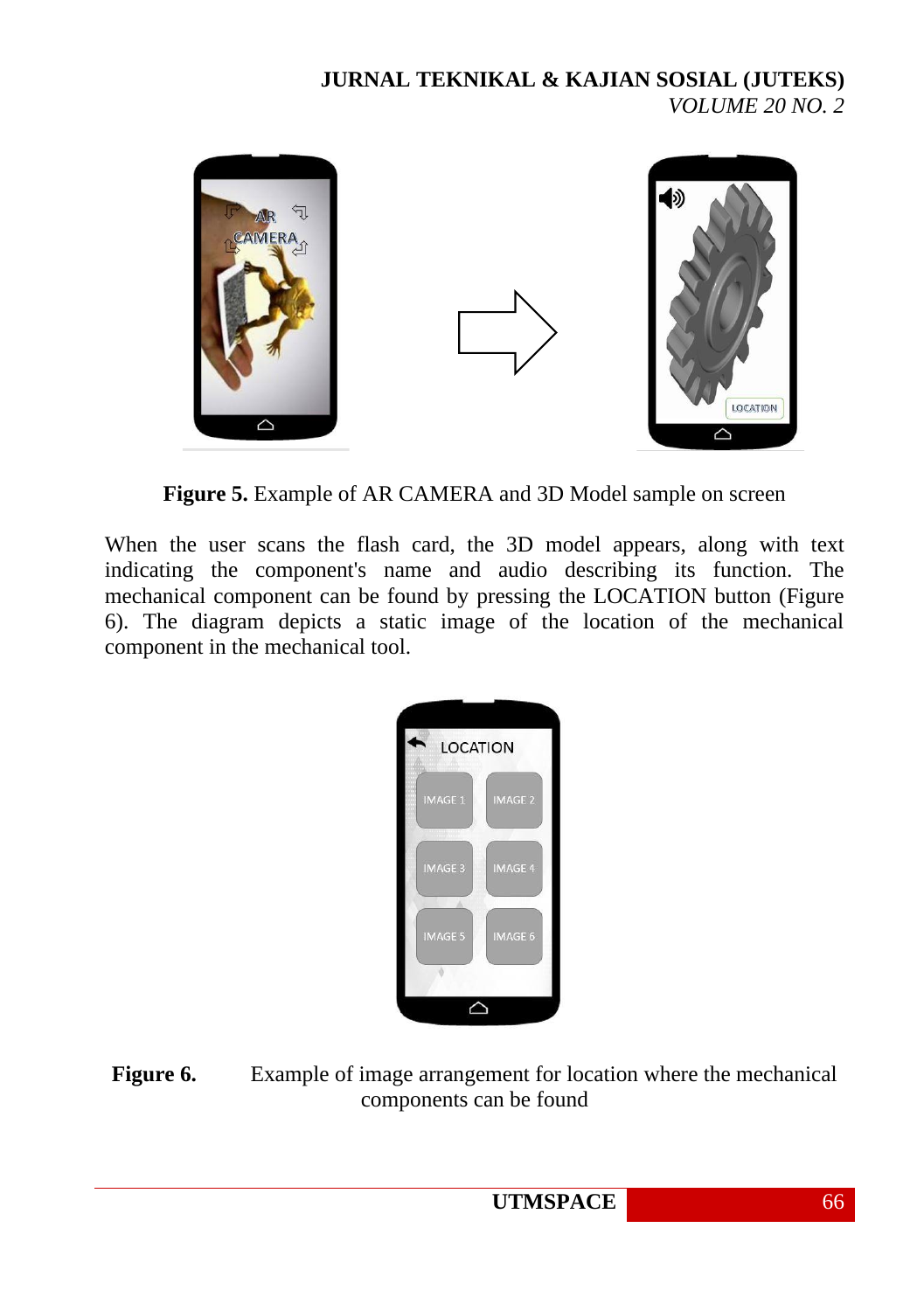# **2.5 Implementation and System Phase**

This augmented reality mechanical learning application has been tested to ensure that it meets the needs of users while also meeting the developer's objectives. Products are amended and revised in response to testing comments and evaluations based on expert judgment process. Expert teachers were selected based on their years of experience in the teaching and learning of Mechanical Design subject. Finally, once this application has been successfully developed, the developer documented the benefits and drawbacks of mechanical learning using this AR application for use as a reference and guide for future improvement.

# **3. RESULTS AND DISCUSSION**

# **3.1 Objective 1: Identify the appropriate multimedia elements for** *MechyAR*  **application**

A survey among teachers was conducted to identify appropriate multimedia elements for use in the application development. Questionnaires were distributed to Design and Technology subject teachers to identify appropriate multimedia elements to be used in application development. The data were analyzed using SPSS 25.0 which are then used as a guide for the researcher to develop *MechyAR* application.

# **Demographic Profile**

The total number of subject-matter experts involved in this study is a total of 33 Design and Technology teachers consisting of seven (7) male teachers and twentysix (26) female teachers from academic secondary schools in Skudai, Johor (see Table 1).

| Years of experience | Frequency (f) | Percentage $(\% )$ |
|---------------------|---------------|--------------------|
| $1 - 5$ years       |               | 15.2               |
| $5 - 10$ years      | 14            | 42.4               |
| More than 11 years  | 14            | 42.4               |
| Total               | 22            | $\alpha$           |

**Table 1**. Distribution of respondents teaching experience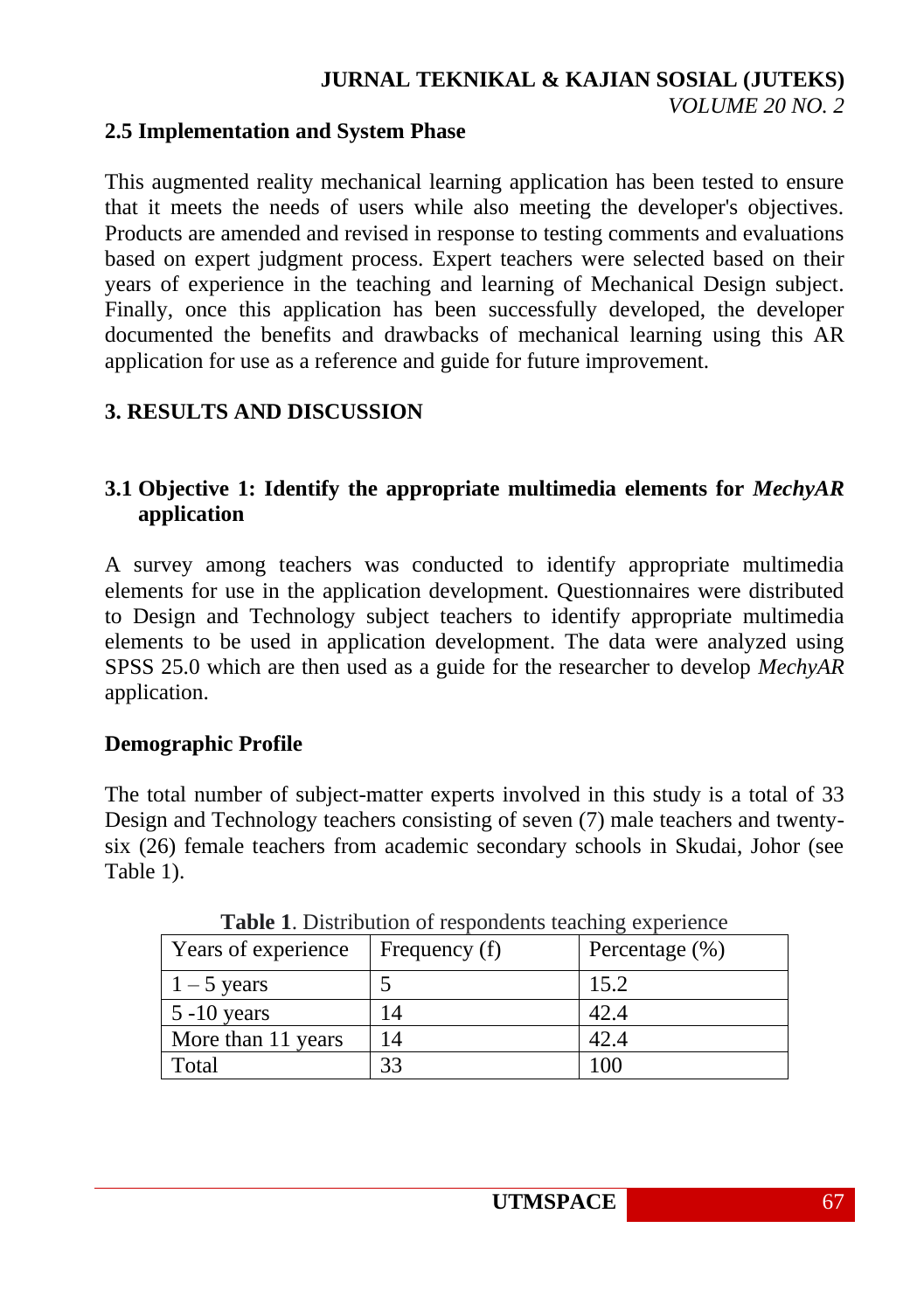| <b>Table 2.</b> Mean Value and Bianuard Deviation of Each Element |            |                           |       |  |  |
|-------------------------------------------------------------------|------------|---------------------------|-------|--|--|
| Element                                                           | Mean Score | <b>Standard Deviation</b> | Level |  |  |
| Graphic                                                           | 4.33       | 0.475                     | High  |  |  |
| Animation                                                         | 4.34       | 0.485                     | High  |  |  |
| Video                                                             | 4.27       | 0.447                     | High  |  |  |
| Audio                                                             | 4.24       | 0.447                     | High  |  |  |

**JURNAL TEKNIKAL & KAJIAN SOSIAL (JUTEKS)**  $\overline{O}$  2

| <b>VOLUME 20 N</b>                                                                                                                                                                                                                                                                                                                                                                                          |
|-------------------------------------------------------------------------------------------------------------------------------------------------------------------------------------------------------------------------------------------------------------------------------------------------------------------------------------------------------------------------------------------------------------|
| $\mathbf{H} \cdot \mathbf{A} \cdot \mathbf{M}$ $\mathbf{V} \cdot \mathbf{I}$ $\mathbf{V} \cdot \mathbf{A}$ $\mathbf{V} \cdot \mathbf{A}$ $\mathbf{V} \cdot \mathbf{A}$ $\mathbf{V} \cdot \mathbf{A}$ $\mathbf{V} \cdot \mathbf{A}$ $\mathbf{V} \cdot \mathbf{A}$ $\mathbf{V} \cdot \mathbf{A}$ $\mathbf{V} \cdot \mathbf{A}$ $\mathbf{V} \cdot \mathbf{A}$ $\mathbf{V} \cdot \mathbf{A}$ $\mathbf{V} \cdot$ |

Based on Table 2, all elements are suitable for inclusion in the application development with high mean scores, indicating a high level of agreement. The animation element is the most dominant, followed by the graphic element, the video element, and finally the audio element. This signifies the importance of these elements to be used in the development of *MechyAR* application for the Mechanical Design topic in the Design and Technology Form 2 teaching content. The result is in line with previous studies [30] which found that hypermedia elements such as animation, sound, graphics, hypertext, and color made the presentation more engaging and able to increase students' engagement. Multimedia in education improves learning efficiency and makes it easier to describe what needs to be conveyed. Additionally, a screen can display text, audio, video, and animation in a variety of colors and patterns simultaneously as a positive and effective communication medium. Multimedia can be used to convey information quickly and accurately, as well as act as an attractant to create a fun learning environment. [31, 32].

# **Table 2.** Mean Value and Standard Deviation of Each Element

### **3.2 Objective 2: The development of** *MechyAR* **- a mechanical component learning application featuring Augmented Reality**

This application was developed using software and hardware (i.e., Unity, Vuforia and Balabolka) that were selected to aid researcher in the development process. Additionally, a user manual is being developed to assist teachers in implementing *MechyAR* during the teaching and learning process. Teachers can also use this application with a laptop or computer equipped with a webcam. LCD display is also required to ensure that the screen is visible to all students during the teaching and learning process. This is to facilitate teachers' use of the application in the classroom.

Studies in augmented reality and learning autonomy shows that students will have the ability to receive information better if using a combination of information approach in the form of images, graphics, audio, video, and animation [33,34]. The content in this *MechyAR* application combines these five multimedia elements to help the learning process of students. The content is designed to assist users in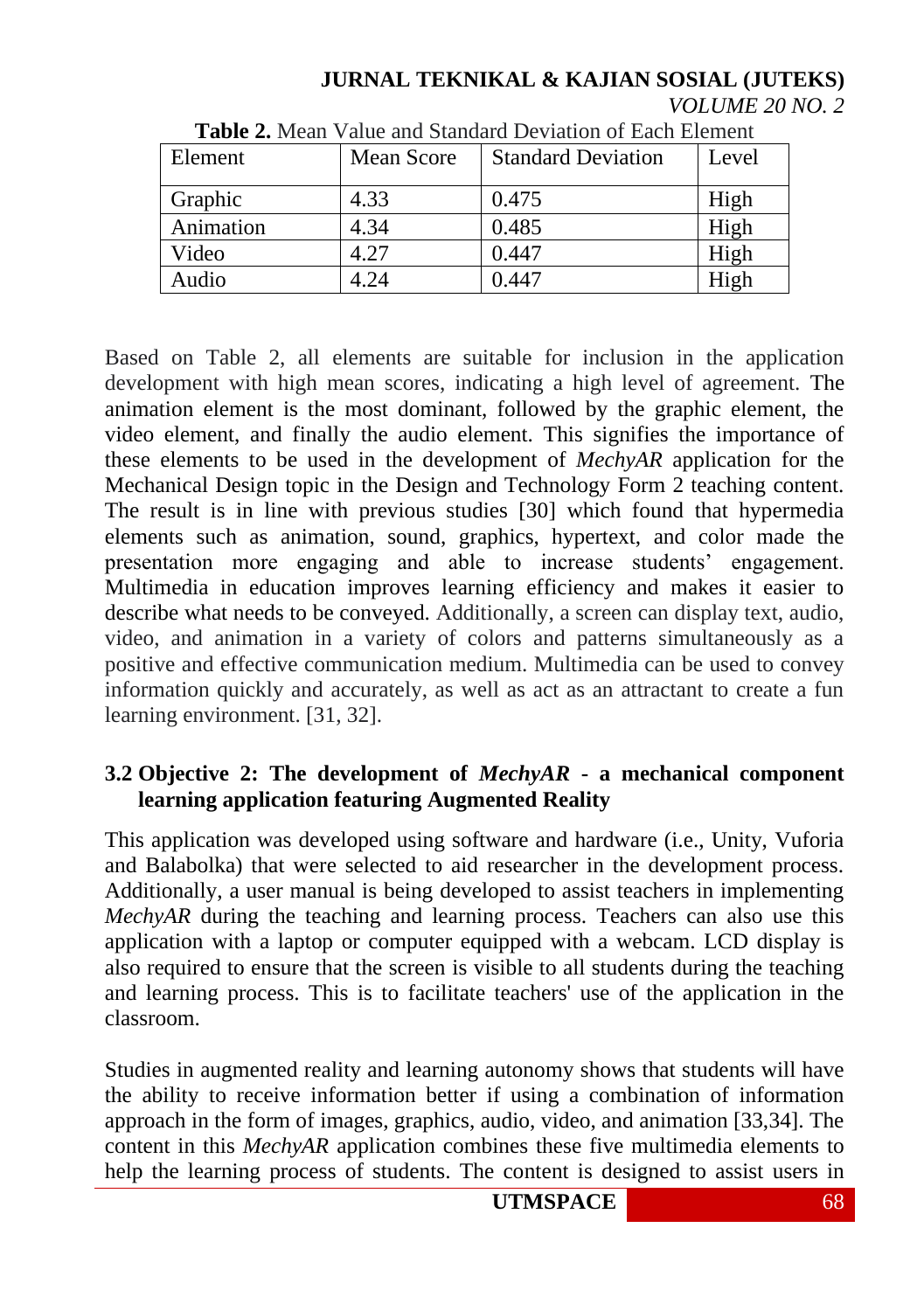becoming more effective and efficient during the teaching and learning process. Inconsistent content organization will influence both the teaching and learning outcomes of students and teachers. Therefore, the design phase is crucial as an overview about the overall product, structure, teaching approach, type of multimedia elements and technology used.

The front page of *MechyAR* application's user manual features the title of the mechanical component, and a suitable background image. The next flash card contains an instruction manual that will teach the user how to use this application. The following page serves as an introduction to mechanical components. Each marker on the flash card will be scanned by the user. There are ten (10) mechanical component flash cards that display 3D objects and explain the function of those mechanical components. Each 3D component display includes an image of the component object and a video demonstration of the component in action. The flash card will be included in the *MechyAR* application's user manual (see Table 3.

Systematic planning is critical to achieving the highest possible product quality. Each software package should be thoroughly examined prior to developing a product. To avoid issues, the design process must be organized. The multimedia and augmented reality elements included in the application, as well as the user manual, should be engaging to pique users' interest and aid teachers' comprehension of how to use it [35].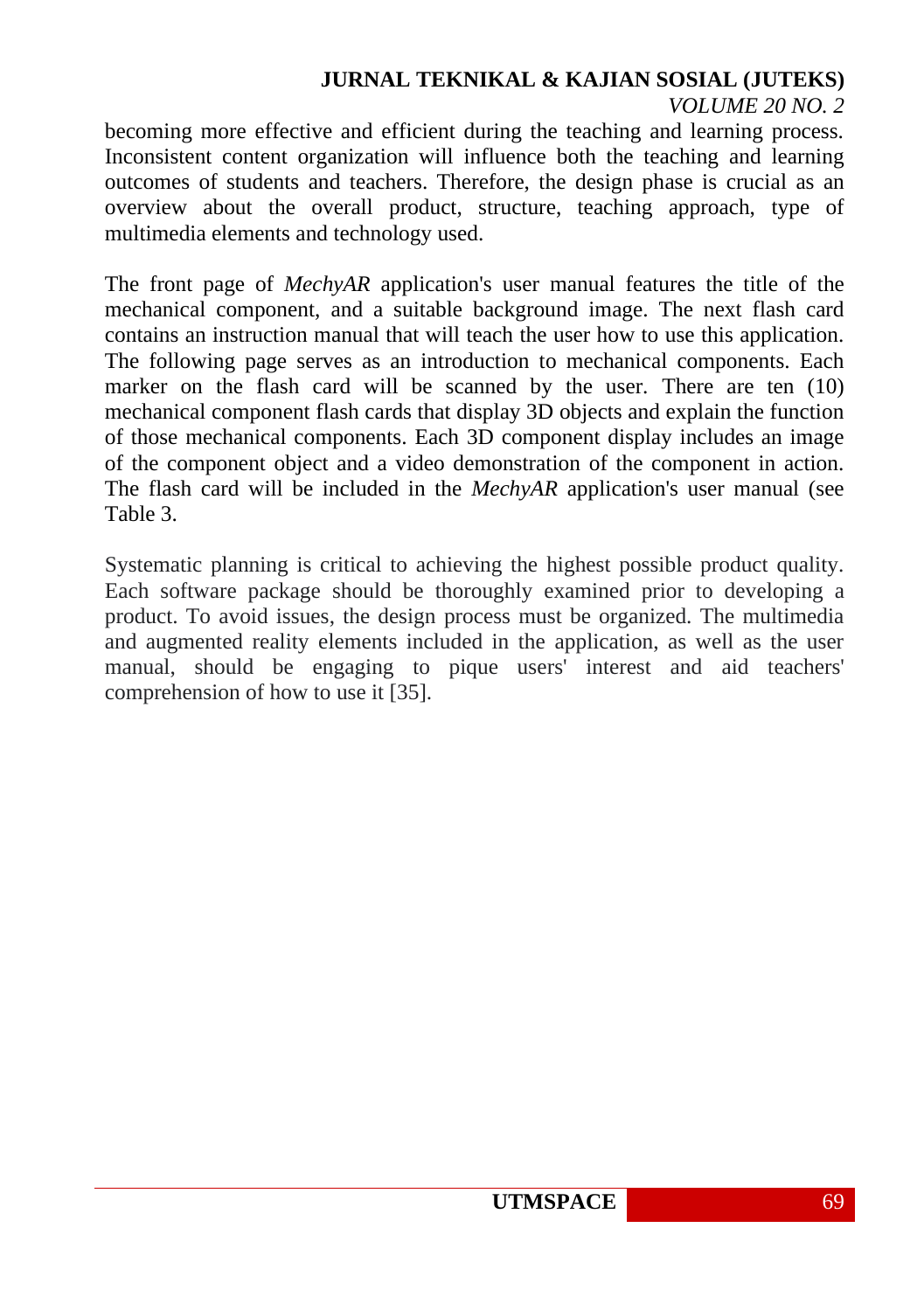*VOLUME 20 NO. 2*



**Table 3.** List of *Flash card* and *Marker* for *MechyAR* application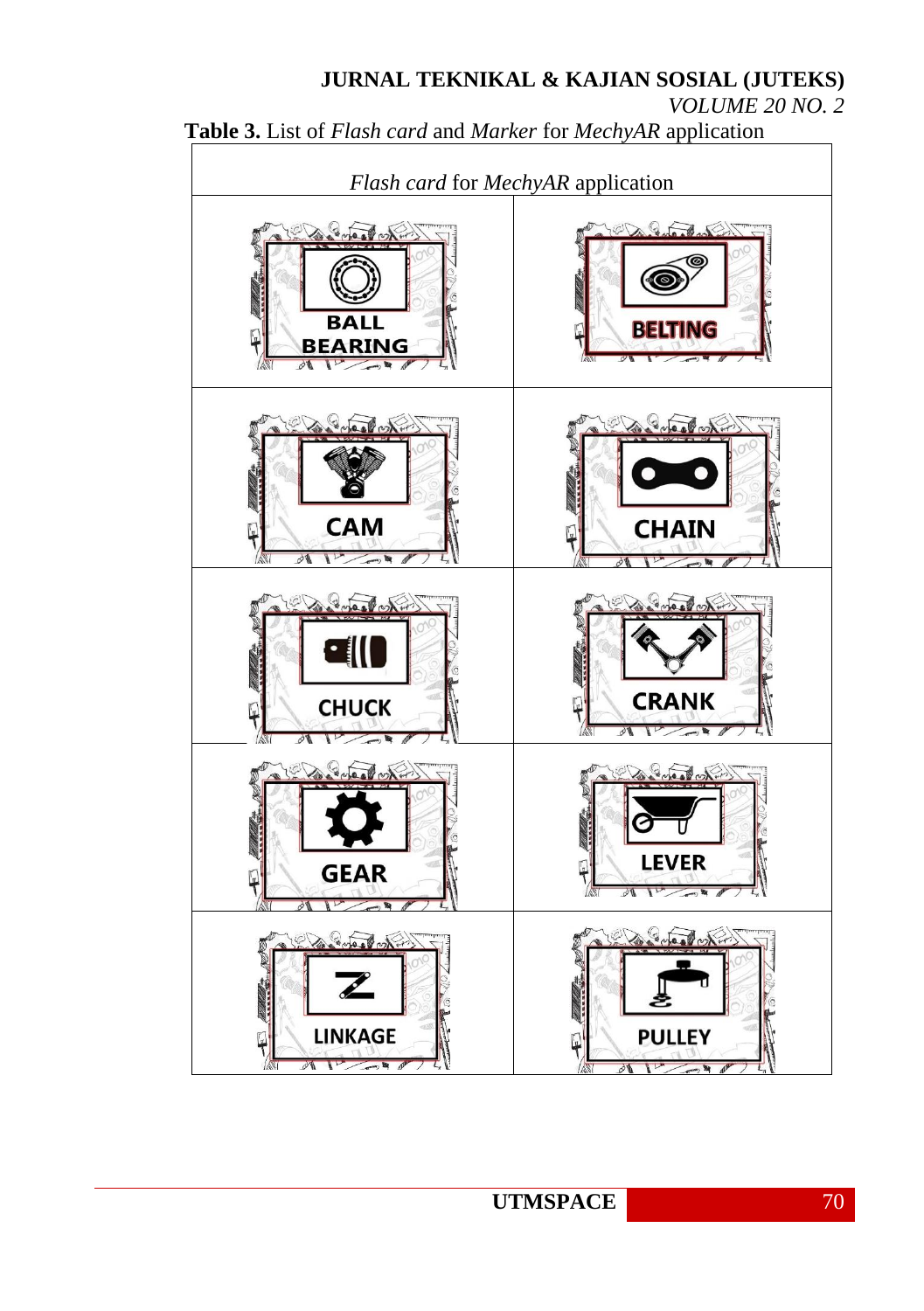*VOLUME 20 NO. 2*



## **3.3 Objective 3: Usability of** *MechyAR* **application**

The aim is to test the functionality of the *MechyAR* application as a new virtual learning method that employs virtual technology in the teaching and learning of Mechanical Design topic in Design and Technology subject. Experts evaluated the application's usability positively based on the analysis. However, there is a little drawback to this application: the conversion to the camera scene is quite slow, and the image of the mechanical component, for example, is less clear on some 3D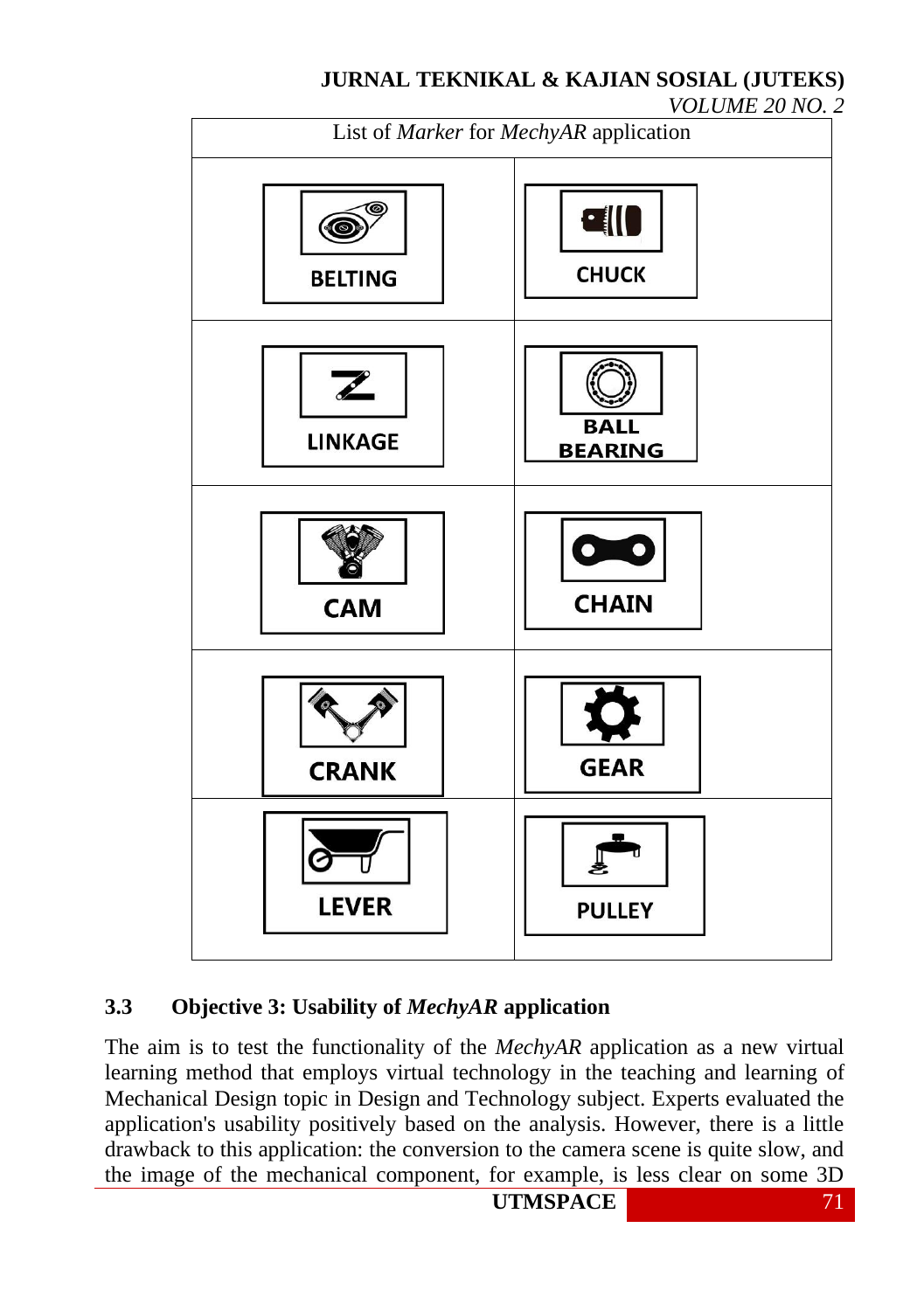#### *VOLUME 20 NO. 2*

components of the object. The conversion to the camera scene is found to be slow due to the presence of numerous 3D objects in a single interface. Such vulnerabilities can be controlled by the developer by reducing 3D objects in the same interface. In general, the displayed 3D objects, animations, graphics, audio, and video are all functional. Based on expert consensus regarding *MechyAR* application functionality, the application can function properly and completely within the scope of the project, achieving the project's objectives. According to experts, this application can assist students in identifying these mechanical components as well as their function. Table 4 presents the expert's feedback on the application usability.

| N <sub>0</sub> | Item: Content                            | Expert 1 | Expert 2 | Expert 3 |
|----------------|------------------------------------------|----------|----------|----------|
| 1              | The name of the 3D object component is   |          |          |          |
|                | displayed on the screen while the marker |          |          |          |
|                | is scanned on the mechanical component   |          |          |          |
|                | flash card                               |          |          |          |
| 2              | The 3D object helps the students         |          |          |          |
|                | recognize the mechanical component       |          |          |          |
| 3              | The displayed images in the MechyAR      |          |          |          |
|                | Augmented Reality application are        |          |          |          |
|                | easily identified                        |          |          |          |
| 4              | Videos on the functions of mechanical    |          |          |          |
|                | component is appropriate and easily      |          |          |          |
|                | understood                               |          |          |          |

**Table 4.** Expert Opinion on Usability of *MechyAR* application

A simple, user-friendly, and less technical augmented reality authoring tool that is also responsive to the needs of teachers is critical to enabling the expansion of technology use in education [36].

# **4. CONCLUSION**

Overall, this study aims to examine the appropriate multimedia elements to be taken into consideration when designing the *MechyAR* application for Mechanical Design topic in Design and Technology subject for secondary schools. The data gathered indicates that graphic, video, animation, and audio elements are all suitable for inclusion in the development of AR-enabled applications. Following the completion of the *MechyAR* application development, experts who have tested and evaluated the *MechyAR* application have made some observations and suggestions. The user experience testing resulted in a positive result, indicating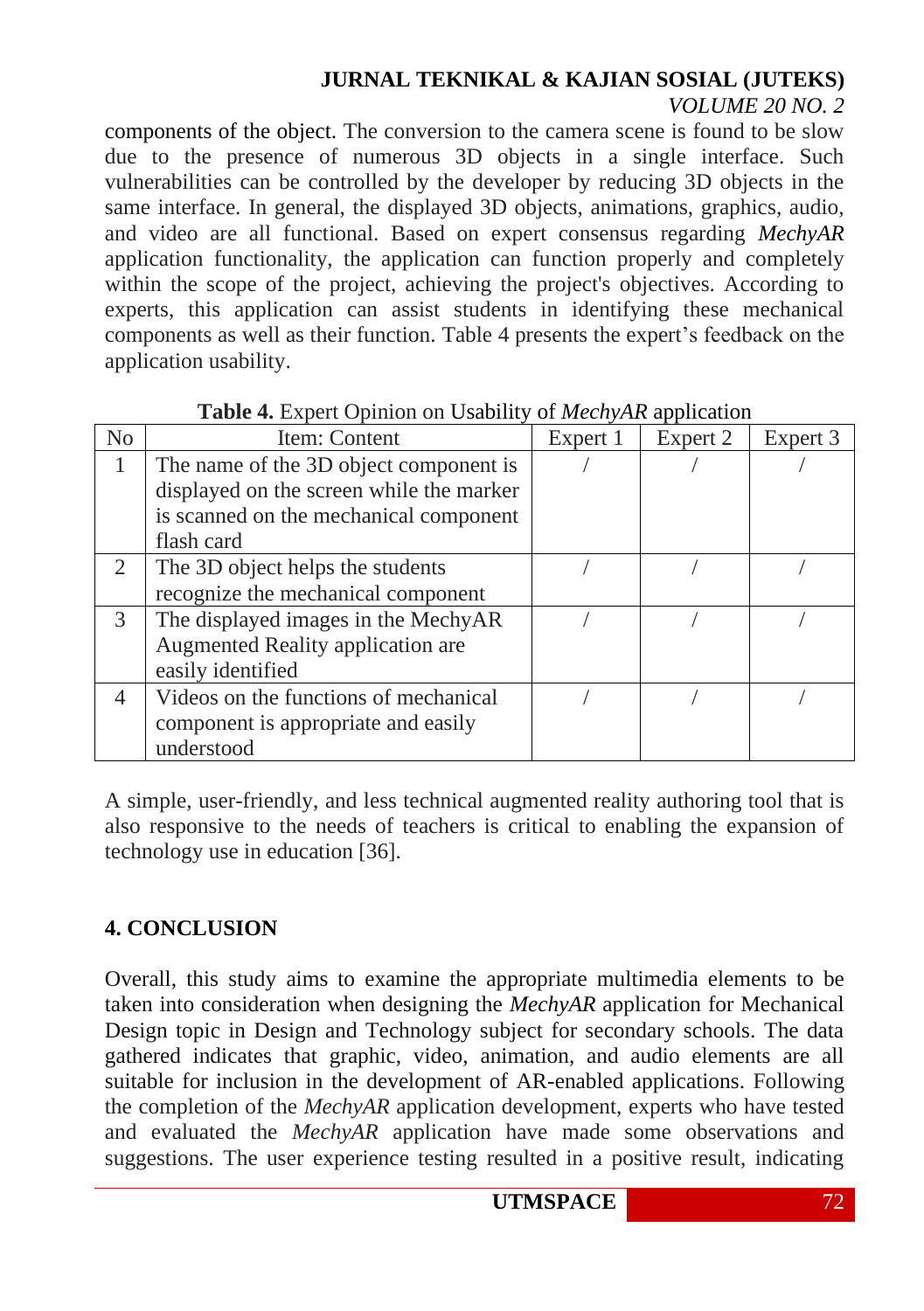that this virtual reality-based learning media application was deemed outstanding. As a result, this application could be used as a supplement to the teaching and learning process in an academic secondary school for the subject of Design and Technology, with a focus on Mechanical Design.

#### **ACKNOWLEDGEMENT**

--

## **REFERENCES**

- [1] Abdurakhmanova, G., Shayusupova, N., Irmatova, A., & Rustamov, D. (2020). The role of the digital economy in the development of the human capital market. *Архив научных исследований*, (25).
- [2] Escueta, M., Quan, V., Nickow, A. J., & Oreopoulos, P. (2017). Education technology: An evidence-based review.
- [3] Watson, L. (2019). Educating for inquisitiveness: A case against exemplarism for intellectual character education. *Journal of Moral Education*, *48*(3), 303- 315.
- [4] Mullins, N. M., Michaliszyn, S. F., Kelly-Miller, N., & Groll, L. (2019). Elementary school classroom physical activity breaks: Student, teacher, and facilitator perspectives. *Advances in physiology education*, *43*(2), 140-148.
- [5] Borup, J., Chambers, C. B., & Stimson, R. (2019). Online teacher and on-site facilitator perceptions of parental engagement at a supplemental virtual high school. *The International Review of Research in Open and Distributed Learning*, *20*(2).
- [6] Benlahcene, A., Lashari, S. A., Lashari, T. A., Shehzad, M. W., & Deli, W. (2020). Exploring the Perception of Students Using Student-Centered Learning Approach in a Malaysian Public University. *International Journal of Higher Education*, *9*(1), 204-217.
- [7] Rollakanti, C. R., Naidu, V. R., Manchiryal, R. K., & Poloju, K. K. (2020). Technology-Assisted Student-Centered Learning for Civil Engineering Students. In *Sustainable Development and Social Responsibility—Volume 1* (pp. 179-185). Springer, Cham.
- [8] Mavromihales, M., Holmes, V., & Racasan, R. (2019). Game-based learning in mechanical engineering education: Case study of games-based learning application in computer aided design assembly. *International Journal of Mechanical Engineering Education*, *47*(2), 156-179.
- [9] Pamungkas, S. F., & Widiastuti, I. (2021). Vocational Student's Attitude and Response Towards Experiential Learning in Mechanical Engineering. *Open Engineering*, *11*(1), 254-268.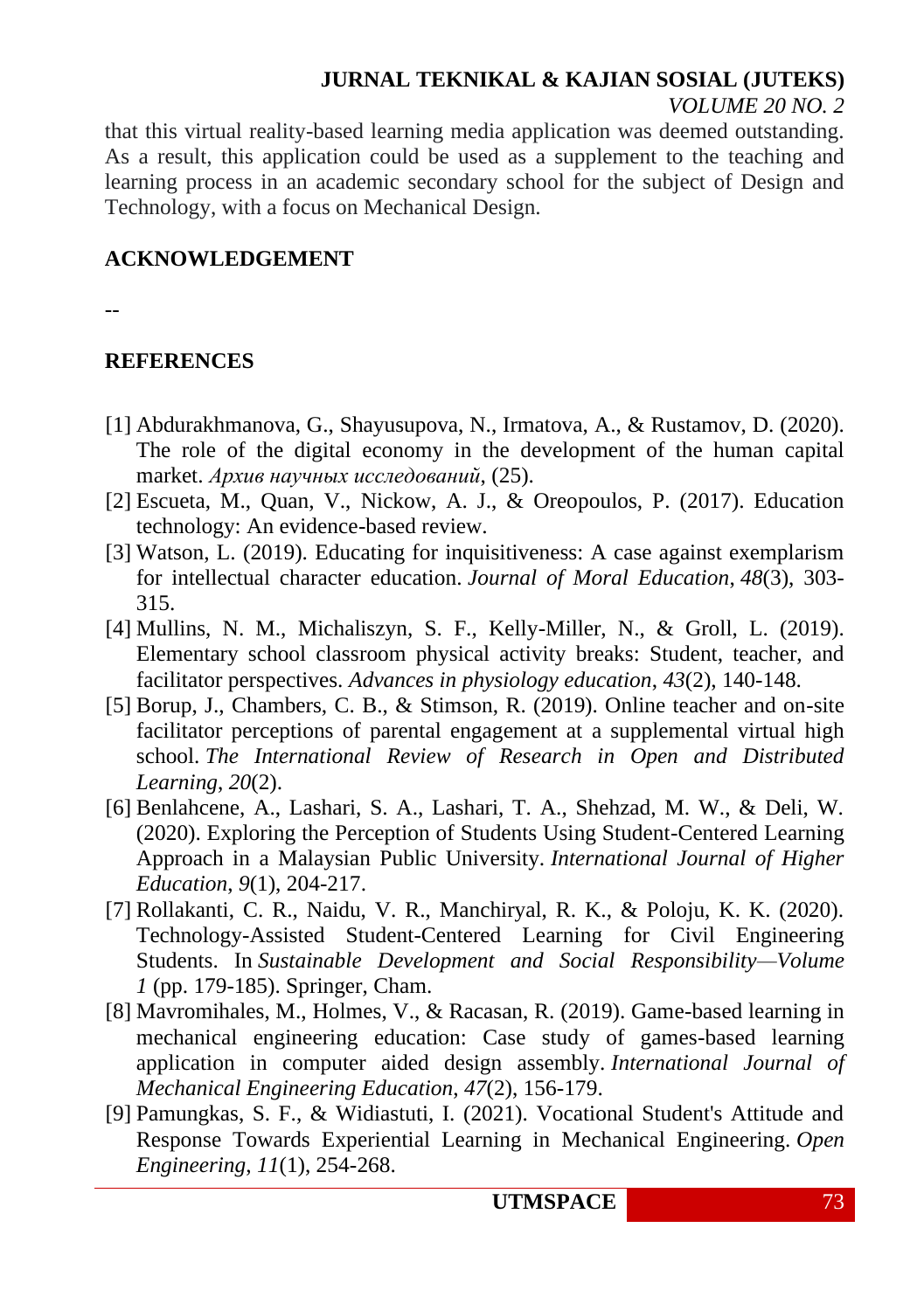- [10] Thornton, T., Ernst, J. V., & Clark, A. C. (2012. (n.d.). Augmented Reality as a visual and spatial learning tool in technology education. Technology and Engineering Teacher, 71(8), 18-21.
- [11] Pérez-López, D., & Contero, M. (2013. (n.d.). Delivering educational multimedia contents through an Augmented Reality application: A case study on its impact on knowledge acquisition and retention. TOJET: The Turkish Online Journal of Educational Technology, 12(4), 19-28.
- [12] Estapa, A., & Nadolny, L. (2015. (n.d.). *The Effect of an Augmented Reality Enhanced Mathematics Lesson on Student Achievement and Motivation*. Journal of STEM Education: Innovations and Research, 16(3), 40.
- [13] Bressler, D. M., & Bodzin, A. M. (2013. (n.d.). A mixed methods assessment of students' flow experiences during a mobile Augmented Reality science game. Journal of Computer Assisted Learning, 29(6), 505-during a mobile Augmented Reality science game. Journal of Computer Assisted Learning, 29(6), . 505-517.
- [14] Johnson, L., Adams Becker, S., Estrada, V., and Freeman, A. (2015. (n.d.). NMC Horizon Report: 2015 K-12 Edition. Austin, Texas: *The New Media Consortium.*
- [15] Lu, S. J., & Liu, Y. C. (2015. (n.d.). Integrating Augmented Reality technology to enhance children's learning in marine education. Environmental Education Research, 21(4), 525-541.
- [16] Wang, H. Y., Duh, H. B. L., Li, N., Lin, T. J., & Tsai, C. C. (2014. (n.d.). An investigation of university students' collaborative inquiry learning behaviors in an Augmented Reality simulation and a traditional simulation. Journal of Science Education and Technology, 23(5), 682-691.
- [17] Han, J., Jo, M., Hyun, E., & So, H. J. (2015. (n.d.). Examining young children's perception toward Augmented Reality-infused dramatic play. Educational Technology Research and Development, 63(3), 455-474.
- [18] McMahon, D., Cihak, D. F., & Wright, R. (2015. (n.d.). Augmented Reality as a navigation tool to employment opportunities for postsecondary education students with intellectual disabilities and autism. Journal of Research on Technology in Education, 47(3), 157-172.
- [19] Sahaat, Z., & Nasri, N. M. (2020). Cabaran Pelaksanaan Mata Pelajaran Reka Bentuk dan Teknologi Sekolah Menengah. *Malaysian Journal of Education (0126-6020)*, *45*.
- [20] Hadi, N. A., Hamzah, M., & Othman, N. (2020). Pengesahan Instrumen Kesediaan Guru dan Kesediaan Teknologi Terhadap Penggunaan Telefon Pintar Dalam Kalangan Guru Reka Bentuk Teknologi Sekolah Menengah: Analisis Faktor Penerokaan (EFA). *Journal of ICT in Education*, *7*(2), 27-38
- [21] Abd Kadir, R. B., Aziz, M. A. B. A., Hassan, M. K. B., Rahman, N. B. A., & Sidek, M. A. B. (2020). Tahap Pengetahuan Dan Tahap Kesediaan Guru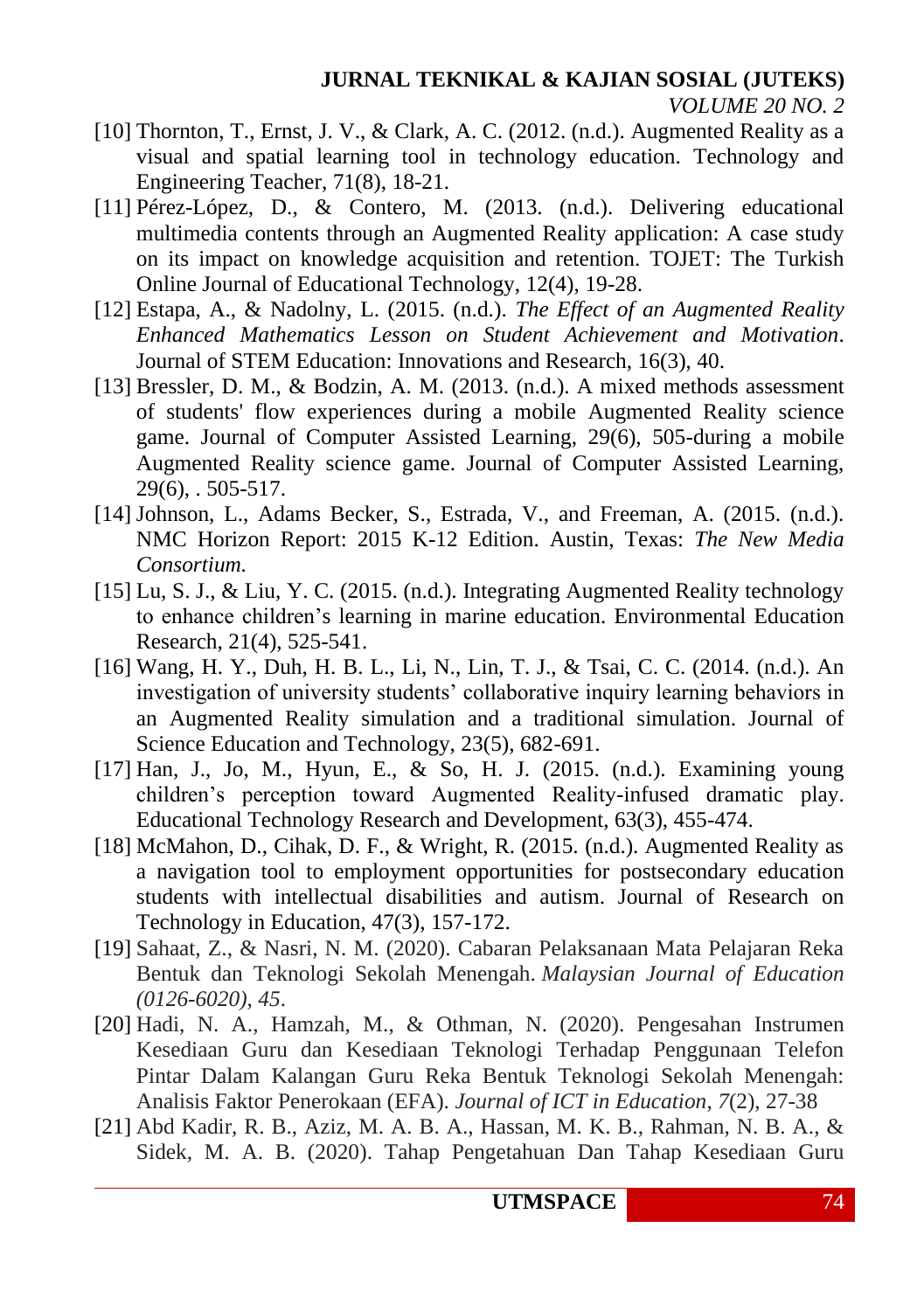Pelatih Institut Pendidikan Guru Kampus Pendidikan Teknik (Ipgkpt) Terhadap Revolusi Industri 4.0 (Ir 4.0). *Jurnal Penyelidikan Teknokrat Ii*, (Jilid Xxi).

- [22] Nurtanto, M., Kholifah, N., Masek, A., Sudira, P., & Samsudin, A. (2021). Crucial Problems in Arranged the Lesson Plan of Vocational Teacher. *International Journal of Evaluation and Research in Education*, *10*(1), 345-354.
- [23] Husna, S. A., Ritonga, M., Lahmi, A., Saputra, R., & Ayu, S. (2020). The Teachers Unpreparedness in Carrying Out Islamic Education Learning using the Revised 2013 Curriculum in Elementary School. *European Journal of Molecular & Clinical Medicine*, *7*(2), 1520-1528.
- [24] Padzil, M. R. (2020). Pak 21: Pembelajaran Berasaskan Projek Dalam Mata Pelajaran Reka Bentuk Dan Teknologi (Rbt). *Jurnal Refleksi Kepemimpinan*, (Jilid Iii).
- [25] Sapa'e, N. (2009). Amalan Penggunaan Alat Bantuan Mengajar (ABM) Oleh Bakal Guru-Guru Kemahiran Hidup Dalam Pengajaran Dan Pembelajaran. Universiti Pendidikan Sultan Idris: Tesis Sarjana Muda.
- [26] Kiong, T. T., Roslen, K. E., Putra, A. B. N. R., Heong, Y. M., Mohamad, M. M., & Azid, N. (2021). Pembangunan Modul Pengajaran Berasaskan Permainan Digital Bagi Kursus Teknologi Elektrik 1: Development of Module for Digital Game-Based Learning for Electrical Technology 1 Course. *Sains Insani*, *6*(1), 139-143.
- [27] Jailani Md Yunos, S. Y. (2008). Peranan Multimedia Dan Guru Dalam Pengajaran Sains, Matematik Dan Teknikal Dalam Bahasa Inggeris. 13-15 December 2008, Universiti Tun Hussein Onn Malaysia (UTHM).
- [28] Gusmida, R., & Islami, N. (2017). The development of learning media for the kinetic theory of gases using the ADDIE model with augmented reality. *Journal of Educational Sciences*, *1*(1), 1-10.
- [29] Zulfabli, H. M., Ismalina, H. N., Amarul, T., & Ahmad, S. (2019, July). Product development of mechanical practice: Augmented reality (AR) approach. In *AIP Conference Proceedings* (Vol. 2129, No. 1, p. 020055). AIP Publishing LLC.
- [30] Maimun Aqsha Lubis, A. A. (2011). The Use of ICT in Teaching Islamic Subjects in Brunei Darulssalam. International Journal of Education and Information Technologies. 1(5): 79-86.
- [31] Vaughan, T. (2014). Multimedia : Making it work. 9th Ed.New York : The McGraw-Hill Companies, Inc.
- [32] Noor, Z. M. (2011). Persepsi guru tentang penggunaan aplikasi multimedia dalam pengajaran komponen sastera bahasa Melayu. GEMA OnlineTM Journal of Language Studies 11(3): 163-177.
- [33] Ghana, S., Singh, S., Jalali, A., Badani, V., & Shankar, S. P. (2020). Adaptive Visual Learning Using Augmented Reality and Machine Learning